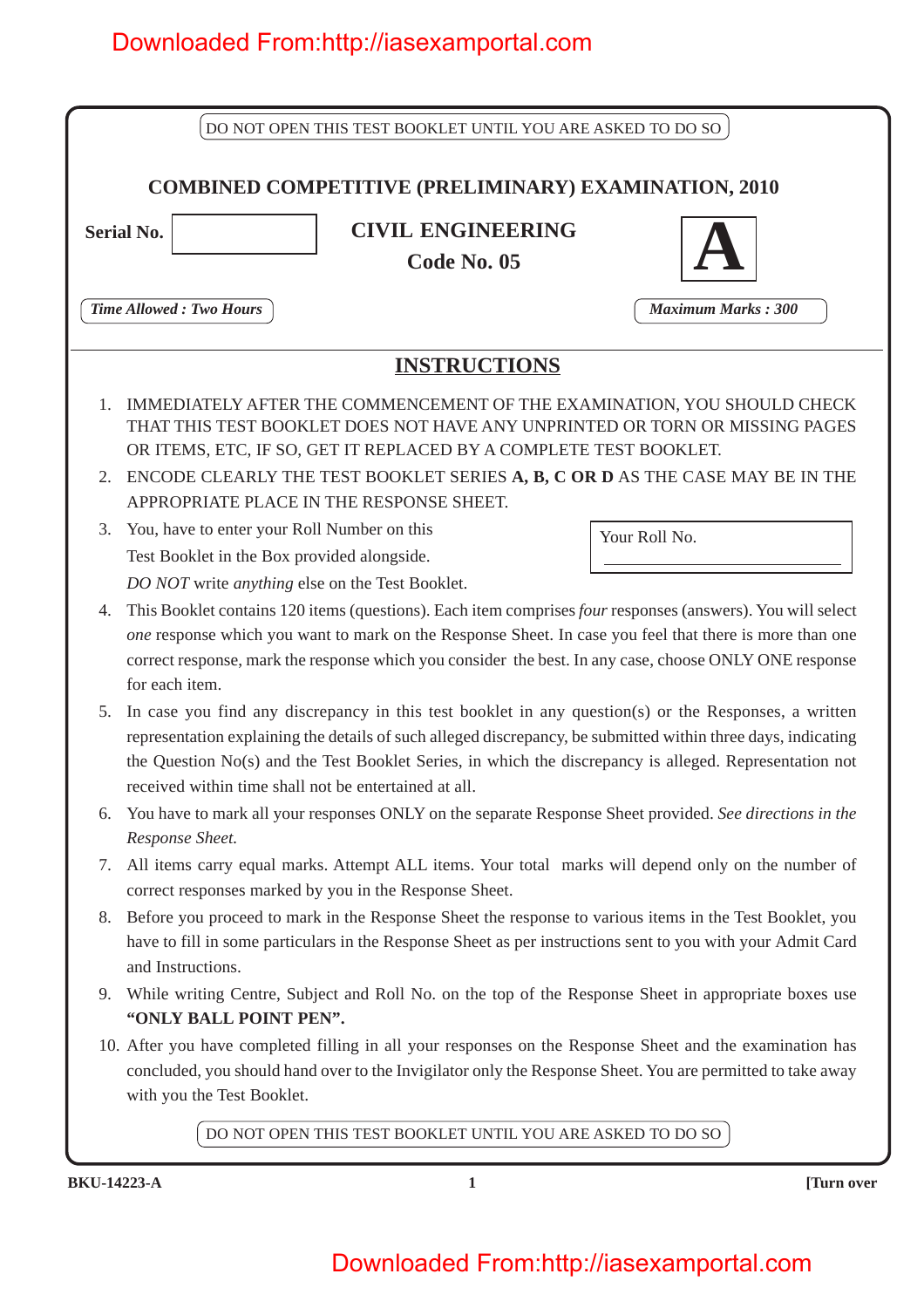**ROUGH WORK**

**BKU-14223-A 2**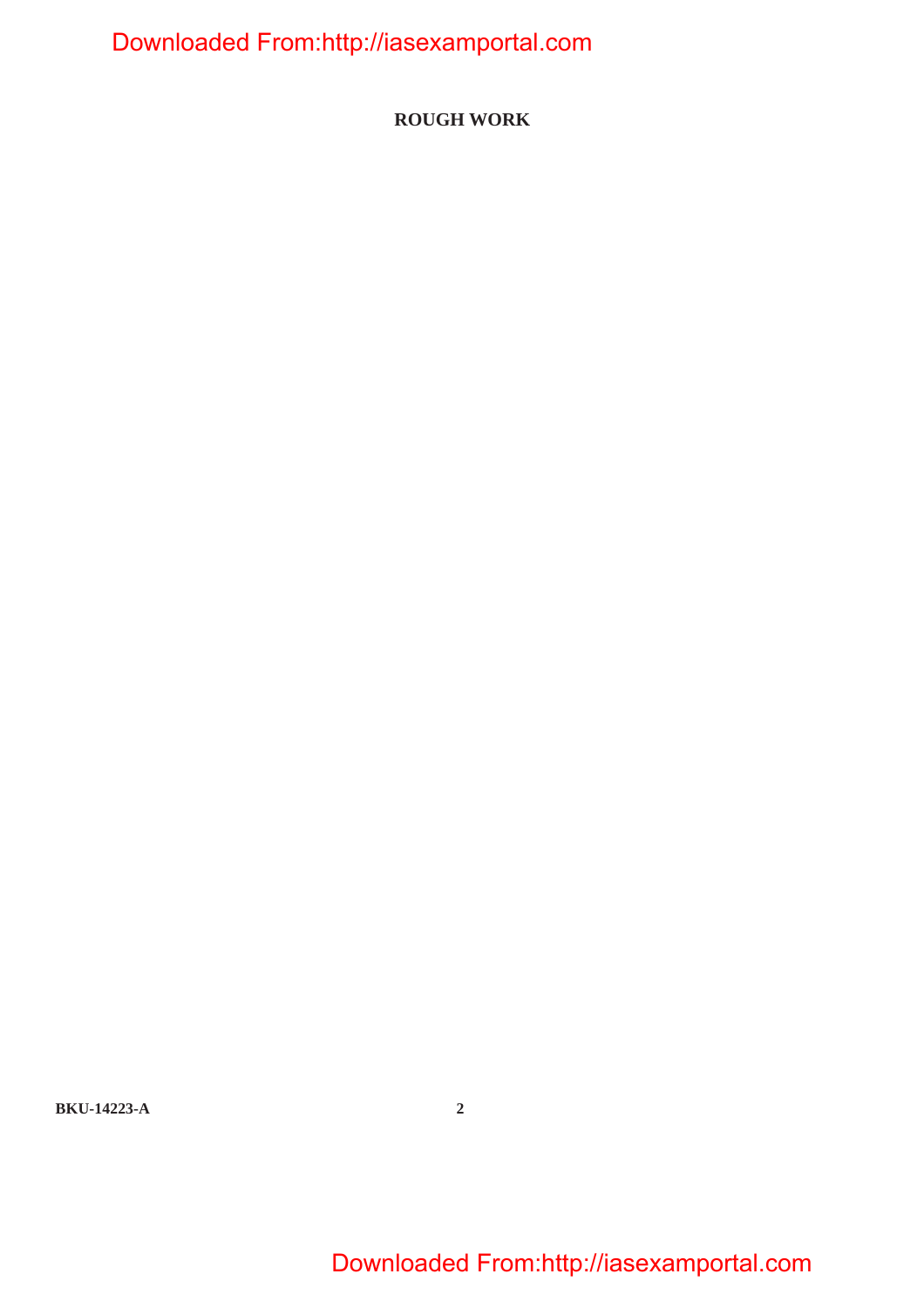- 1. In the case of colliding elastic (perfectly) bodies :
	- (A) Static energy before impact = static energy after impact
	- (B) Kinetic energy before impact = kinetic energy after impact
	- (C) Static energy before impact = kinetic energy after impact
	- (D) None of the above
- 2. The variation of bending moment due to UDL is :
	- (A) Uniform in nature (B) Linear in nature
	- (C) Parabolic in nature (D) Hyperbolic in nature
- 3. The longitudinal stress in a thin cylinder of mean radius R, wall thickness h, under pressure p is given by :

(A) 
$$
\frac{pR}{h}
$$
 (B)  $\frac{pR}{2h}$   
(C)  $\frac{2pR}{h}$  (D)  $\frac{p}{2hR}$ 

- 4. The influence line diagram is a graph that represents a function like :
	- (A) a reaction at a support (B) the shear force at a section
	- (C) the bending moment at a section (D) all the above
- 5. The relationship between Modulus of Elasticity E, Modulus of Rigidity G, and Bulk Modulus K is given by :

(A) 
$$
E = \frac{G + 3K}{9KG}
$$
  
(B) 
$$
E = \frac{3G + K}{9KG}
$$
  
(C) 
$$
Q = \frac{9KG}{9KG}
$$

(C) 
$$
E = \frac{9KG}{G + 3K}
$$
 (D)  $E = \frac{9KG}{3G + K}$ 

- 6. Modulus of rigidity may be defined as the ratio of :
	- (A) Longitudinal stress to longitudinal strain
	- (B) Shearing stress to shearing strain
	- (C) Longitudinal stress to shearing strain
	- (D) Shearing stress to longitudinal strain
- 7. ……… is statically determinate structure.
	- (A) Single hinged arch (B) Two hinged arch
	- (C) Three hinged arch (D) Fixed arch

**BKU-14223-A 3 [Turn over**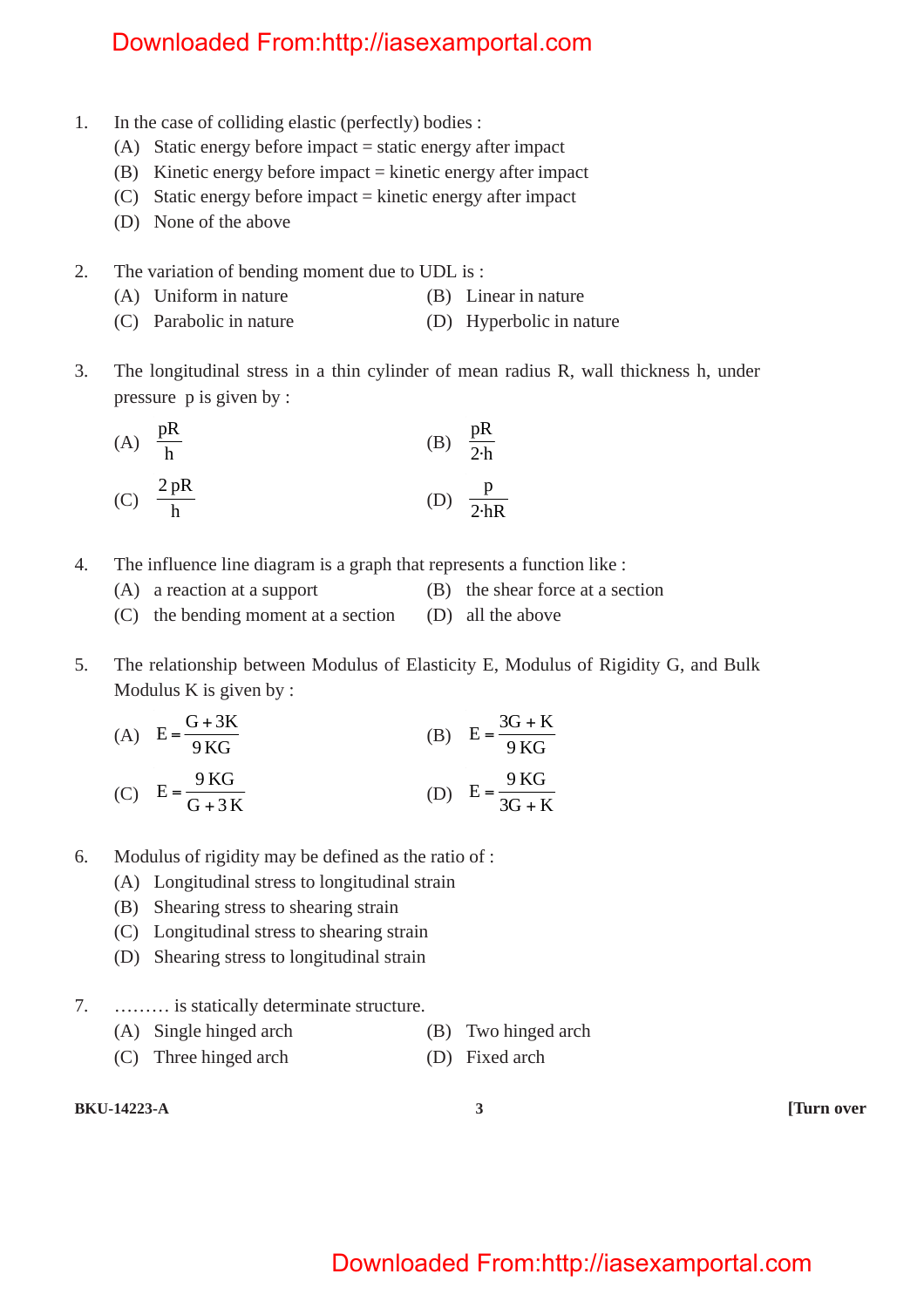- 8. Principal planes are the planes on which maximum stress is the :
	- (A) Shear stress (B) Normal stress
	- (C) Tangential stress (D) Temperature stress
- 9. The flexural stress in a beam shall be lower if its :
	- (A) Section modulus is quite low (B) Section modulus is quite high
	- (C) Section modulus is zero (D) size is large
- 10. A soil has a discharge velocity of  $6 \times 10^{-7}$  m/s and a void ratio of 0.50. Its Seepage velocity  $i_s$ :
	- (A)  $12 \times 10^{-7}$  m/s (B)  $18 \times 10^{-7}$  m/s (C)  $24 \times 10^{-7}$  m/s (D)  $36 \times 10^{-7}$  m/s.
	-
- 11. Critical hydraulic gradient in a saturated sand with water content 35% and specific gravity of solids 2.65, is :
	- (A) 0·855 (B) 1·170 (C) 1·891 (D) 0·529
- 12. The load carrying capacity of an individual function pile is 200 kN. The total load carrying capacity of a group of a such piles with group efficiency factor 0.8 is :
	- (A) 1800 kN (B) 1640 kN
	- (C) 1440 kN (D) 2250 kN
- 13. Total lateral earth pressure is proportional to
	- (A) depth of soil (B) square of the depth of soil (C) angle of internal friction of soil (D) None of the above
- 14. If the coefficient of active earth pressure K is 1/3, then the coefficient of passive earth pressure is :
	- (A) 1/3 (B) 3/2
	- $(C)$  1 (D) 3
- 15. A soil mass is said to be in plastic equilibrium, if it is :
	- (A) in plastic stage (B) at the verge of failure
	- (C) stressed to maximum (D) excess of plastic limit.
- 16. The critical depth is the depth of flow at which :
	- (A) the unit discharge is minimum (B) the unit discharge is maximum
		- (C) the specific energy is minimum (D) the specific energy is maximum
- 17. When Froude's number is equal to unity, the flow in an open channel is called :
	- (A) critical flow (B) tranquil flow
		-
	- (C) streaming flow (D) shooting flow

**BKU-14223-A 4**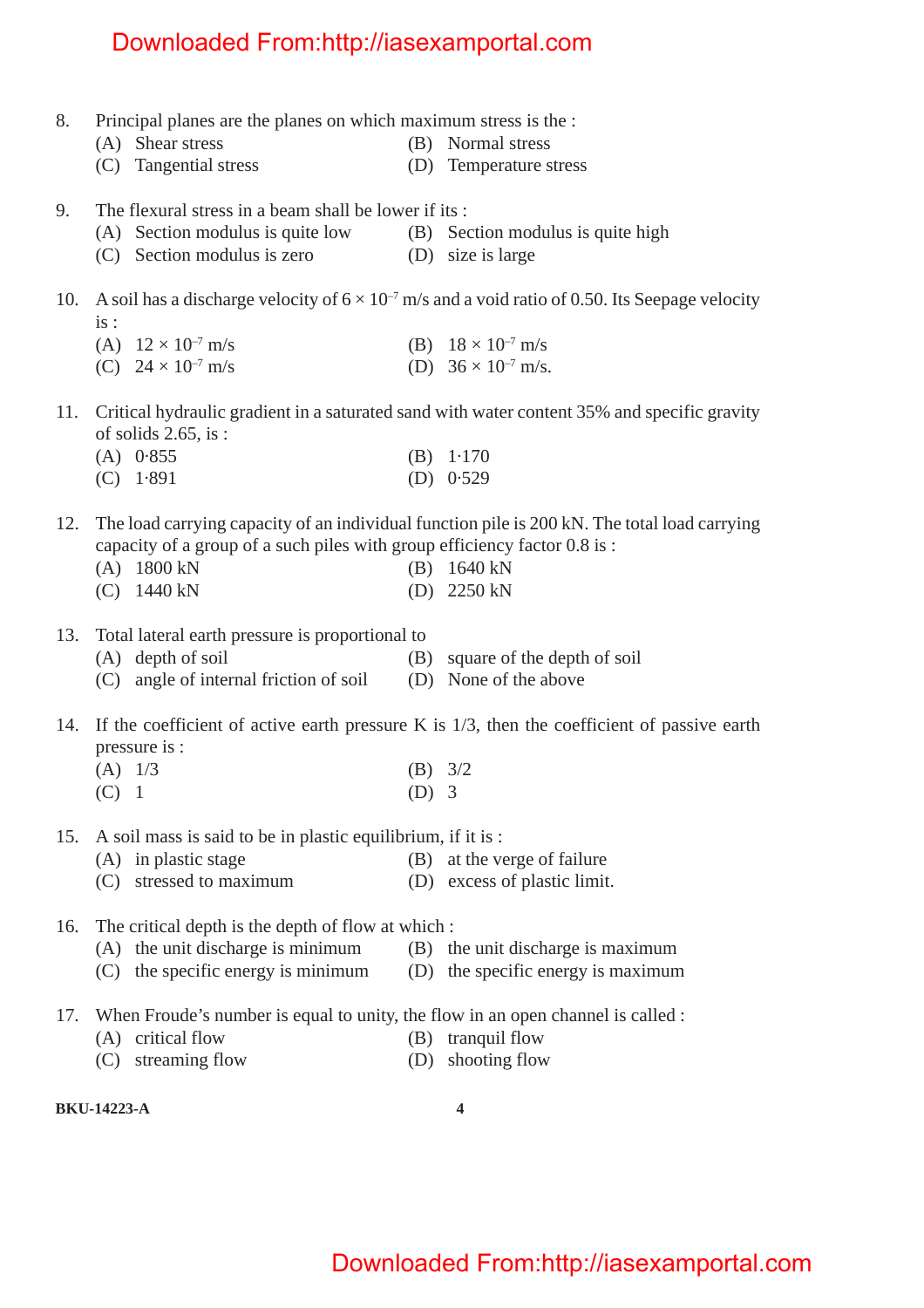- 18. The hydraulic jump occurs in a channel when the bed slope :
	- (A) is adverse (B) changes from mild to steep
	- (C) is reverse (D) changes from steep to mild
- 19. Gradually varied flow is one in which :
	- (A) the depth changes gradually over a short distance
	- (B) the depth changes gradually over a long distance
	- (C) the width changes gradually over a short distance
	- (D) the width changes gradually over a long distance
- 20. Water hammer is caused by :
	- (A) Sudden opening of a valve in a pipeline
	- (B) Sudden closure of a valve in a pipeline
	- (C) Incompressibility of fluid
	- (D) Obstruction in a channel
- 21. The boundary layer separation starts occurring when :

(A) 
$$
\frac{dp}{dx} < 0
$$
 (B)  $\left(\frac{\delta u}{\delta y}\right)_{y=0} > 0$ 

(C) 
$$
\left(\frac{\partial u}{\partial y}\right)_{y=0} = 0
$$
 (D)  $\frac{d^2 p}{dx^2} = -ve$ 

22. The drag force is given by :  
\n(A) 
$$
C_D \rho U^2 A
$$
 (B)  $C_D \rho^2 U^2 A$ 

- (C)  $C_p \rho U^2 A^2$  $A^2$  (D)  $C_p \frac{\rho c}{2} A$  $C_p \frac{\rho U^2}{2}$ D
- 23. A well shaped triangle must have angles :
	- (A) greater than 30º and less than 120º (B) less than 30º and more than 120º
	- (C) equally (D) between 75º and 110º.
- 24. Chainage and offset are
	- (A) two instruments used in chain survey
	- (B) longitudinal and lateral distances
	- (C) numbers given chain survey
	- (D) distances measured on a chain line.
- **BKU-14223-A 5 [Turn over**

2

ρ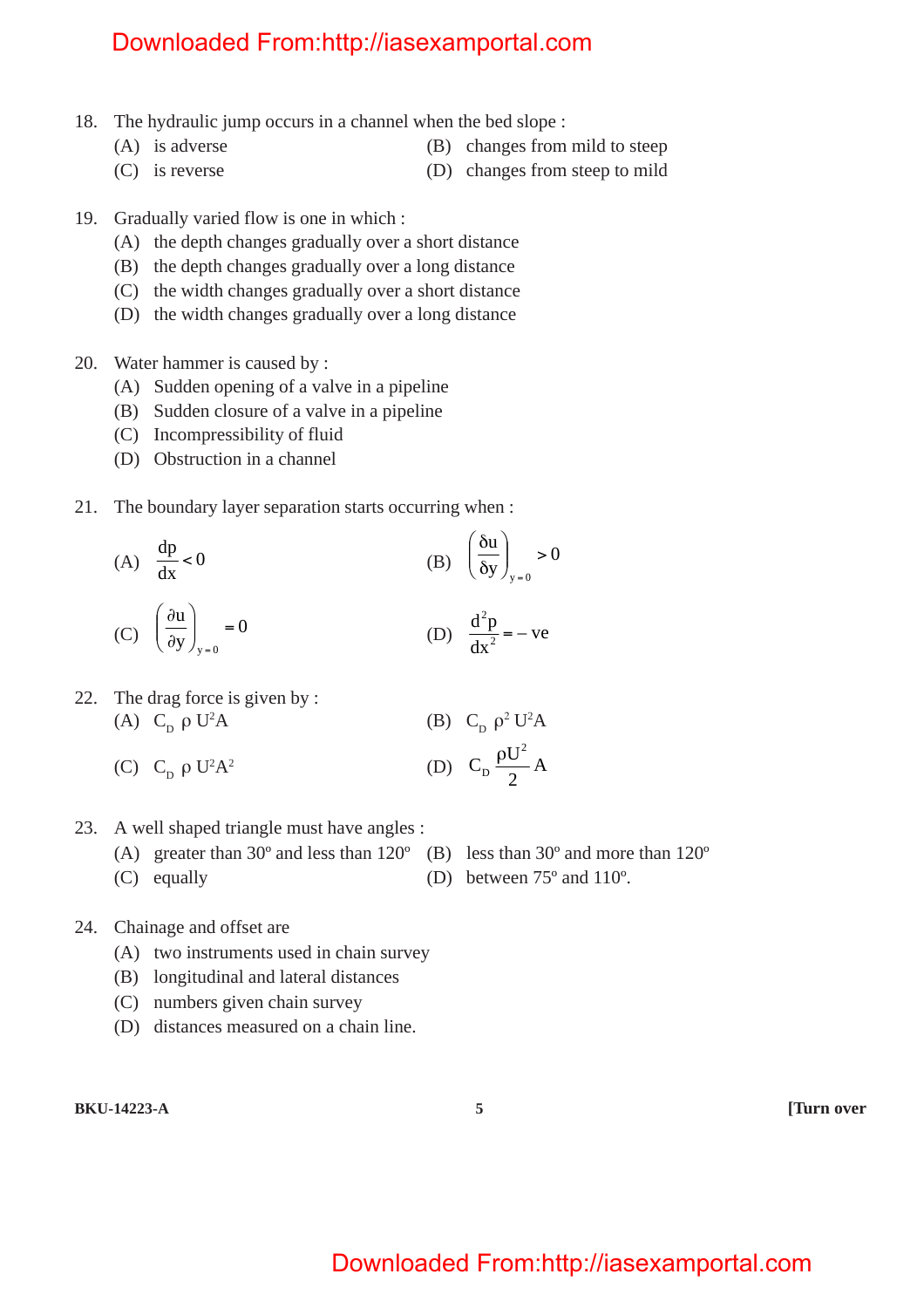- 25. The bearings of two lines AB and AC are N 90º W and S 90º W respectively. The included angle BAC will be :
	- (A)  $180^{\circ}$  (B)  $90^{\circ}$
	- (C)  $0^{\circ}$  (D) None of the above
- 26. The FB of a line AB is N 40 ºE and the BB of the same line AB is S 40º W, the value of local attraction is :
	- (A)  $40^{\circ}$  (B)  $0^{\circ}$
	- (C) 50º (D) None of the above
- 27. The size of the theodolite is determined by measuring :
	- (A) the height of theodolite above the stand
	- (B) the height of theodolite above ground level
	- (C) the diameter of the horizontal circle
	- (D) the length and breadth of the theodolite box.
- 28. The number of fundamental lines of a Transit theodolite are :
	- $(A)$  2 (B) 4
	- (C) 6 (D) 8
- 29. The shift of the curve is calculated by using the relation :

(A) 
$$
S = \frac{L^2}{24R}
$$
  
\n(B)  $S = \frac{R}{24L^2}$   
\n(C)  $S = \frac{L^2R}{24}$   
\n(D)  $S = \frac{L}{24R}$ 

- 30. Coordinate system for locating Heavenly bodies on Celestial sphere is :
	- (A) Declination and hour angle (B) Altitude and azimuth
	- (C) Right ascention and declination (D) All of the above
- 31. The fixed end moment at left end of a fixed beam of length 'L' subjected to concentrated load 'W' at a distance 'a' from left support and 'b' from right support  $(L = a + b)$  is :

(A) 
$$
\frac{Wa^2b}{L^2}
$$
 (B)  $\frac{Wa b^2}{L^2}$ 

(D) None of these

#### **BKU-14223-A 6**

 $(C)$   $\frac{1}{L}$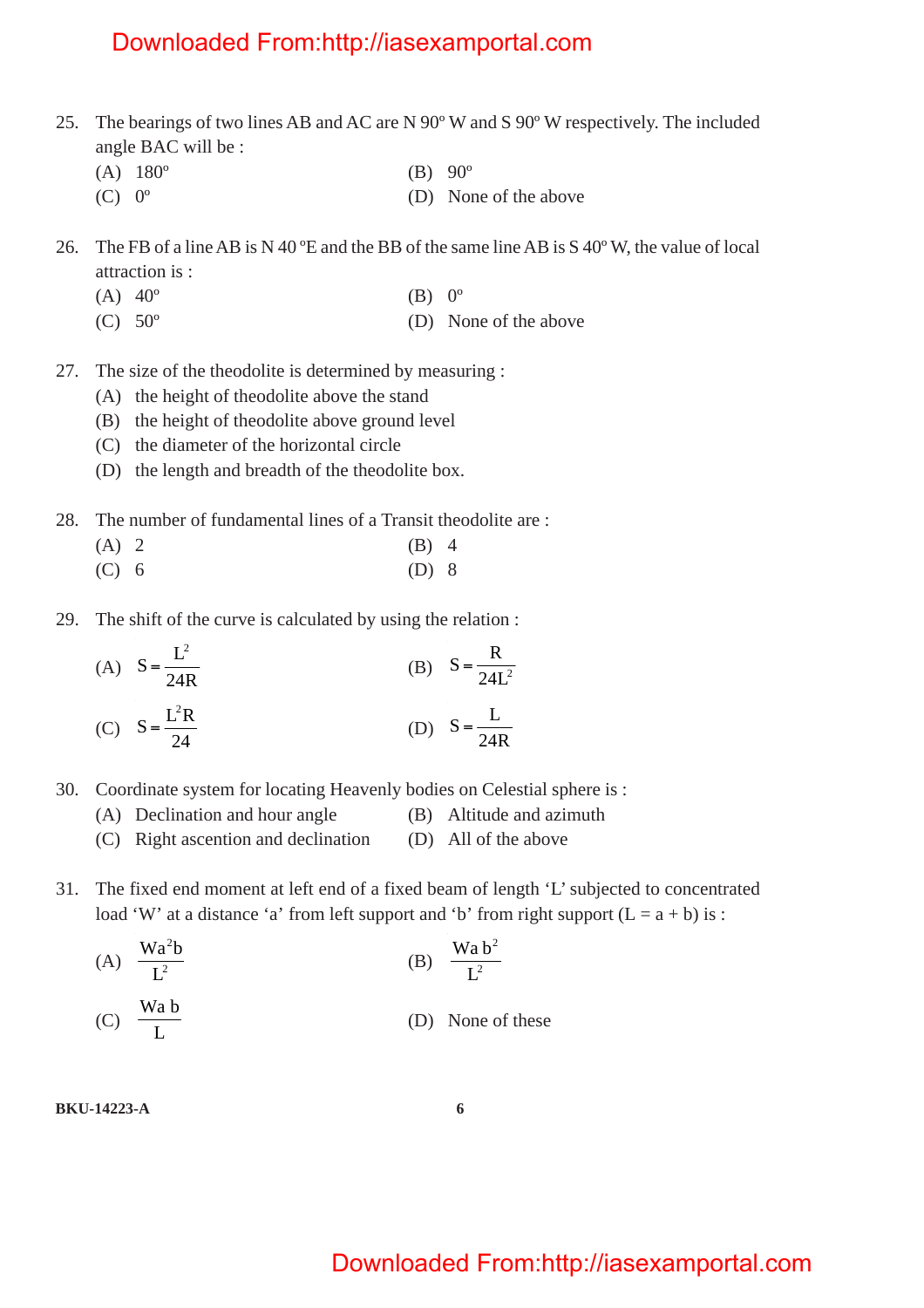- 32. A two hinged parabolic arch of span L and central rise h is represented by the equation :
	- (A)  $y = \frac{4hx}{L^2}(L x)$  $y = \frac{mx}{L^2}(L - x)$  (B)  $y = \frac{mx}{x^2}(x - L)$  $y = \frac{4hL}{r^2}$ (C)  $y = 4hx^2$  (D) None of these
- 33. In a two hinged parabolic arch of span L and central rise h, the moment at inertia varies as I =  $I_0$  sec  $\theta$  where  $I_0$  is moment of inertia at the crown. The horizontal thrust far this arch is given by :

(A) 
$$
H = \frac{\int M' y dx}{\int y dx}
$$
 (B)  $H = \frac{\int M' y^2 dx}{\int y^2 dx}$ 

- (C)  $H = \frac{\int M' y dx}{\int y^2 dx}$  $H =$ (D) None of the above
- 34. For a two hinged parabolic arch of span L and central rise h, the influence line diagram for horizontal thrust 'H' is :
	- (A) Triangular (B) Parabolic
	- (C) Rectangular (D) None of the above
- 35. In a truss carrying a load system, if two forces act at a joint and are in straight line, then to ensure the equilibrium of the joint :
	- (A) these two forces should be equal and opposite
	- (B) these two forces should be perpendicular to each other
	- (C) these two forces should be at 45º to each other
	- (D) None of these is true
- 36. Unit load method can be used to find :
	- (A) Forces in members one by one
	- (B) Forces in all the members at a time
	- (C) Deflection of all joints at a time
	- (D) Deflection of a single joint at a time
- 37. The vertical reaction at either end of a fixed beam undergoing sinking ∆ (of a support with respect to other) is given by :

(A) 
$$
\frac{6EI\Delta}{\ell^2}
$$
 (B)  $\frac{3EI\Delta}{\ell^2}$   
(C) 12EI\Delta (D) 6EI\Delta

(C) 
$$
\frac{12 \text{ EI } \Delta}{\ell^3}
$$
 (D)  $\frac{6 \text{ EI}}{\ell^3}$ 

**BKU-14223-A 7 [Turn over**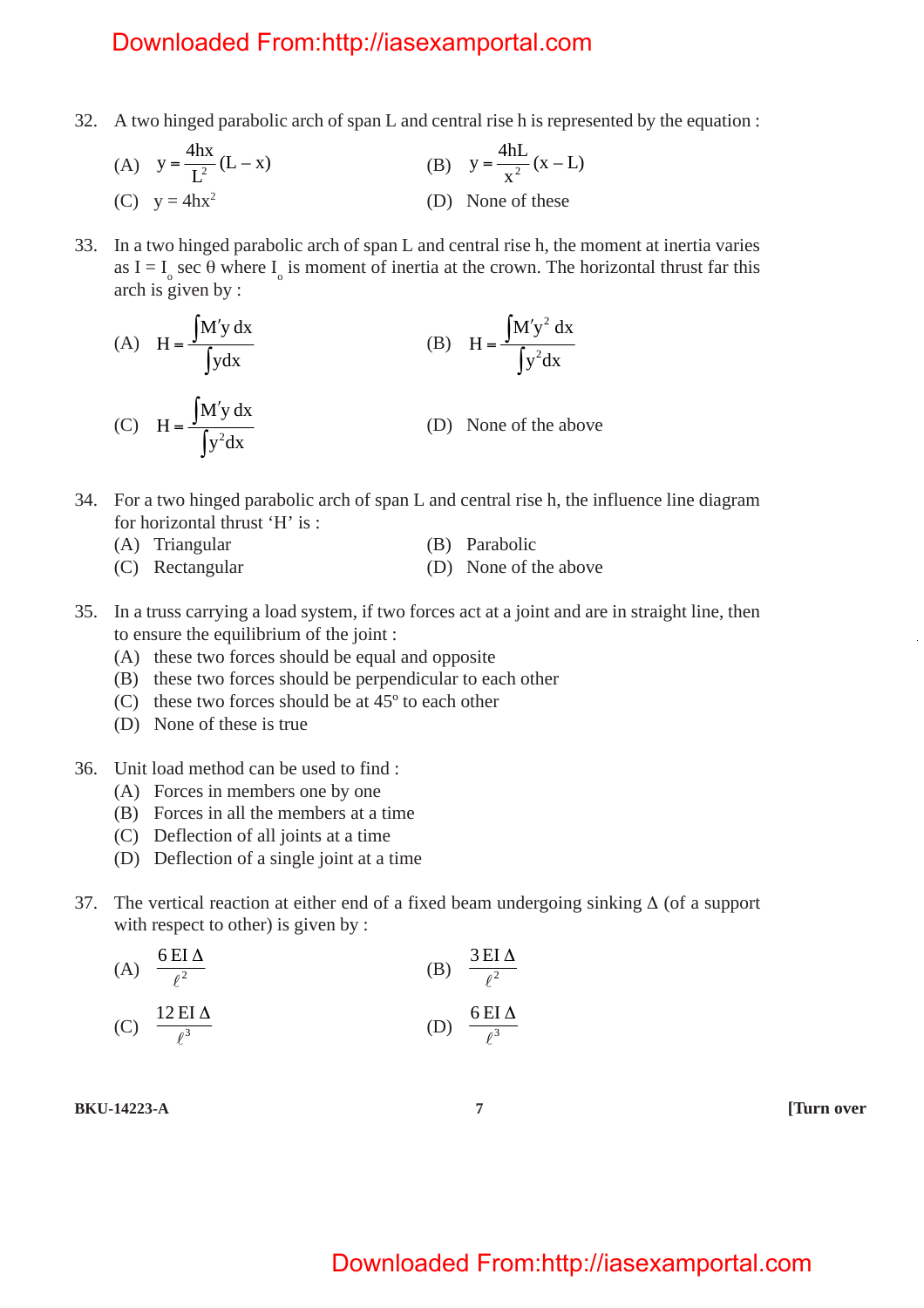38. The absolute stiffness of a member with far end hinged condition is :

(A) 
$$
\frac{4 \text{ EI}}{\ell}
$$
 (B)  $\frac{6 \text{ EI}}{\ell}$   
(C)  $\frac{8 \text{ EI}}{\ell}$  (D)  $\frac{3 \text{ EI}}{\ell}$ 

39. The ratio of the moment required to produce a given rotation at one end with far end fixed and hinged condition respectively is

- $(A)$  4/3 (B) 3/4
- $(C)$  1/2 (D) None of these
- 40. The matrix stiffness method is also called as
	- (A) Force method (B) Displacement method
	- (C) Approximate method (D) None of these
- 41. In a fully saturated soil a reduction in volume is possible only for
	- (A) Compression of water (B) Expulsion of water from voids
	- (C) Compression of soil skeleton (D) None of these
- 42. The unconfined compression test is a special type of
	- (A) vane shear test
	- (B) unconfined undrained triaxial test
	- (C) unconfined undrained direct shear test
	- (D) drained triaxial test
- 43. Depth of embedment of anchored sheet pipe wall is determined by adopting
	- (i) elastic line method, (ii) fixed earth support method, (iii) cantilever method, and (iv) Equilibrium beam method
	- (A) (i), (ii) and (iii) are correct (B) (ii), (iii) and (iv) are correct
	- (C) (iii), (iv) and (i) are correct (D) (iv), (i) and (ii) are correct
- 44. The best representation of bearing capacity factor  $N_r$  with respect to unit weight of soil for shallow foundation is

| (A) $N_r = 4.5 (N_q + 1) \tan \theta$ | (B) $N_r = 5.7 (N_q - 1) \tan \theta$ |
|---------------------------------------|---------------------------------------|
| (C) $N_r = 6.1 (N_q + 1) \tan \theta$ | (D) $N_r = 2 (N_a + 1) \tan \theta$   |

where  $N_q$  is bearing capacity factor with respect to surcharge and  $\theta$  is the angle of internal friction.

#### **BKU-14223-A 8**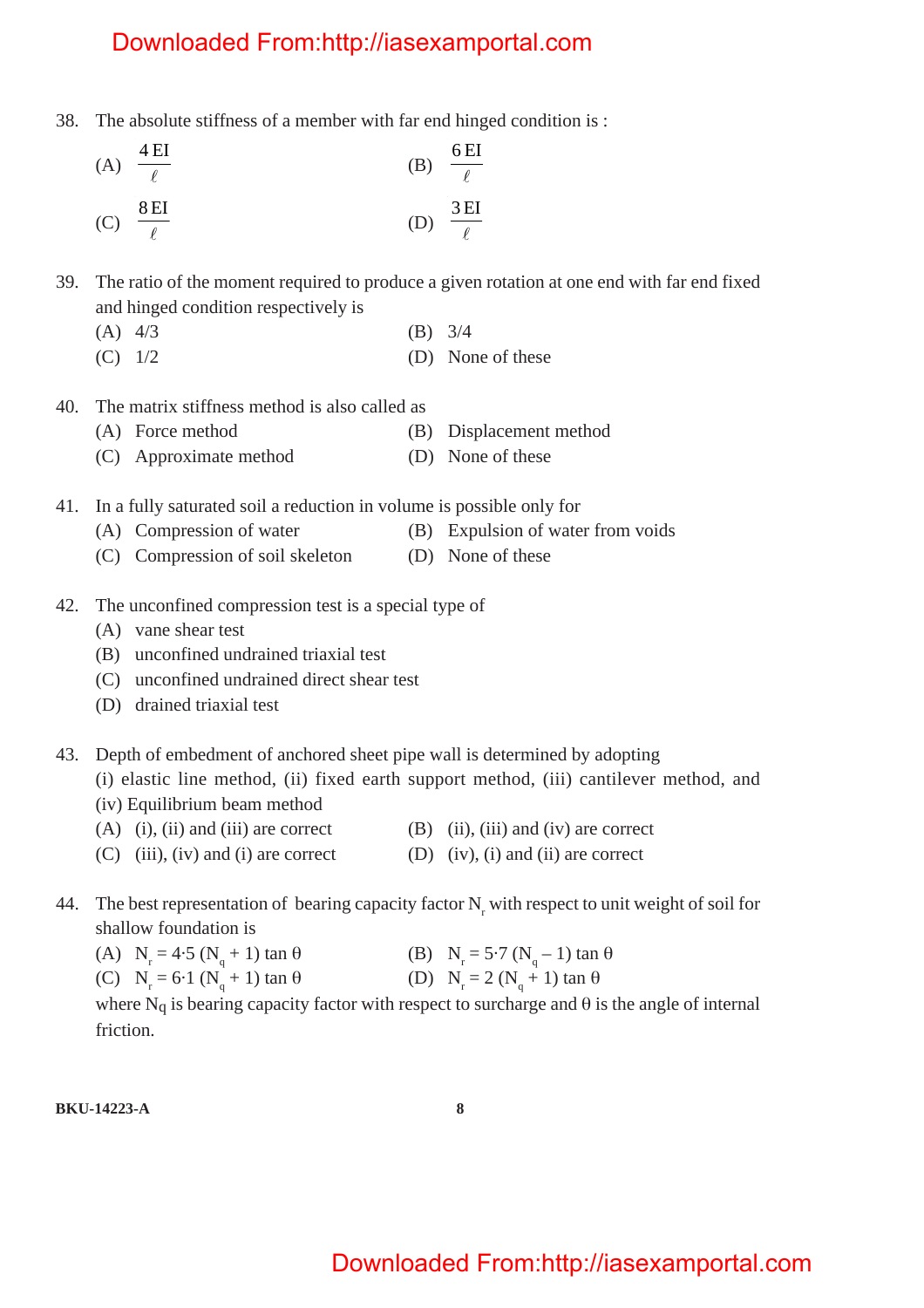- 45. Hot wire anemometer is used to measure
	- (A) discharge (B) pressure intensity of gas (C) velocity of gas (D) pressure intensity of liquid
	-
- 46. For a two dimensional flow having  $\phi = 3xy$ , the velocity components at (1, 3) are
	- (A)  $9, -3$  (B)  $-9, 3$
	- $(C)$  –9, –3 (D) 9, 3
- 47. The relationship between Manning's coefficient n and Chezy's coefficient C is given by :
	- (A) n  $C = \frac{R^{2/3}}{2}$  $=\frac{1}{\sqrt{2}}$  (B) n  $C = \frac{R^{1/6}}{1}$ = (C) n  $C = \frac{R^{1/3}}{1}$  $=\frac{R}{I}$  (D) n  $C = \frac{R^{1/4}}{1}$ =
- 48. If Fr is the Froud number for a flow in triangular channel then the Froude number for the same velocity and same depth of flow in a rectangular channel is
	- (A) Fr (B)  $\sqrt{2}$ Fr (C)  $\sqrt{2}$  Fr (D)  $\frac{Fr}{\sqrt{3}}$
- 49. In an optical square, the mirrors are fixed at an angle of
	- (A)  $30^{\circ}$  (B)  $45^{\circ}$ (C)  $60^{\circ}$  (D)  $90^{\circ}$
- 50. The correction for a length of 30 m along a slope of 1 in 20 is equal to
	- (A) 7·5 cm (B) 3·75 cm (C) 2·5 cm (D) 1·25 cm
- 51. The value of dip at the magnetic pole is
	- (A)  $0^{\circ}$  (B)  $45^{\circ}$
	- (C)  $30^{\circ}$  (D)  $90^{\circ}$

**BKU-14223-A 9 [Turn over**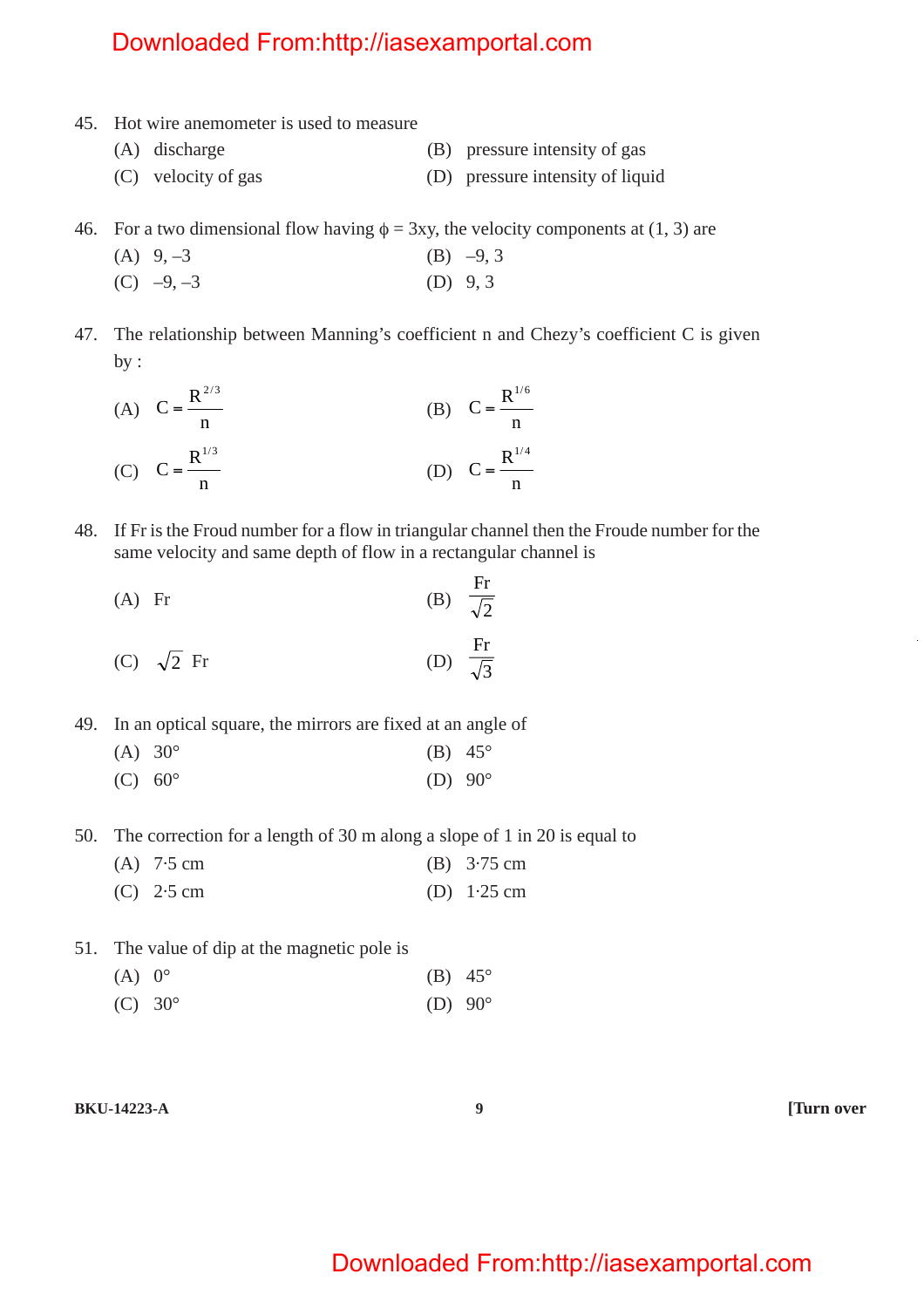- 52. The algebraic sum of departure and latitude in a closed traverse must be :
	- (A) greater than zero (B) less than zero
	- (C) equal to zero (D) None of these

53. If the face left and face right observations of a theodolite differs by 3*'*, the error is equal to :

- (A) 6*'* (B) 3*'*
- (C) 1*'* 30*"* (D) 0*'*

54. If 'f' (the focal length) of the object glass is 24 cm and the spacing of cross-hair stadia diaphragm is 12 mm, then the multiplying constant is :

- (A) 0·05 (B) 0·005 (C) 200 (D) 20
- 55. For a transition curve, total angle of deflection is :
	- (A) spiral angle  $/2$  (B)  $2*$  spiral angle (C) spiral angle /3 (D) 3\* spiral angle
- 56. Length of the transition curve is equal to :
	- $(A)$  v<sup>3</sup>/CR  $/CR$  (B)  $v^2/CR$ (C)  $v/CR$  (D)  $\sqrt{v}/CR$

where, v is the velocity, R is the radius of circular curve and C is the rate of change of radial acceleration.

- 57. Which of the following is an ideal transition curve ?
	- (A) parabolic curve (B) cubical curve
	- (C) clothoid curve (D) None of these
- 58. The curl of a vector :
	- (A) may or may not be a vector
	- (B) refers to the rotationality of the vector field
	- (C) refers to the efflux of the vector
	- (D) Vanishes if the vector has a constant magnitude
- 59. The resultant of a system of forces in a plane is always :
	- (A) a single force (B) a single moment
	- (C) a single force or single moment (D) a single force and a single moment

**BKU-14223-A 10**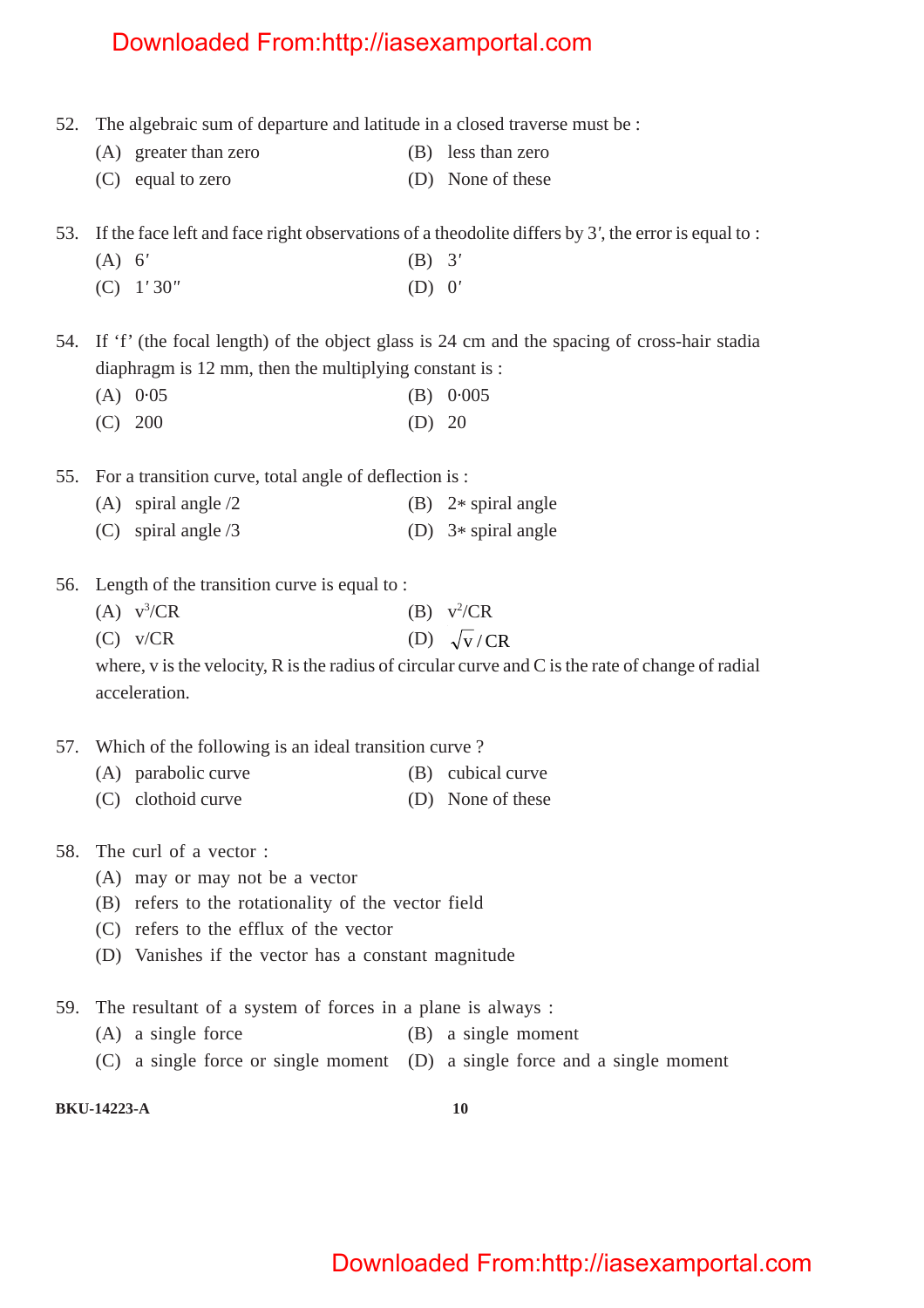- 60. The moment of inertia of a body is :
	- (A) the moment of its inertia
	- (B) the rotational moment acting on the body
	- (C) the rotational analogue of mass
	- (D) None of these
- 61. The frame shown below is statically indeterminate to :



- (A) third degree (B) fifth degree
- (C) sixth degree (D) eleventh degree
- 62. A vibratory compactor is used for the compaction of :
	- (A) cohesive soils (B) granular soils (C) both  $(A)$  and  $(B)$  (D) None of these
- 63. The ratio of undisturbed shear strength to the shear strength of remoulded soil is known as :
	- (A) sensitivity (B) activity
	- (C) both  $(A)$  and  $(B)$  (D) None of these
- 64. The column analogy method is applicable for the indeterminate structure having maximum redundancy equal to :
	- (A) 1 (B) 2
	- (C) 3 (D) No limitation
- 65. The process of consolidation will be
	- (A) quicker in a fine grained soil
	- (B) quicker in a coarse grained soil
	- (C) The same in both fine-grained and coarse-grained soils
	- (D) None of these

**BKU-14223-A 11 [Turn over**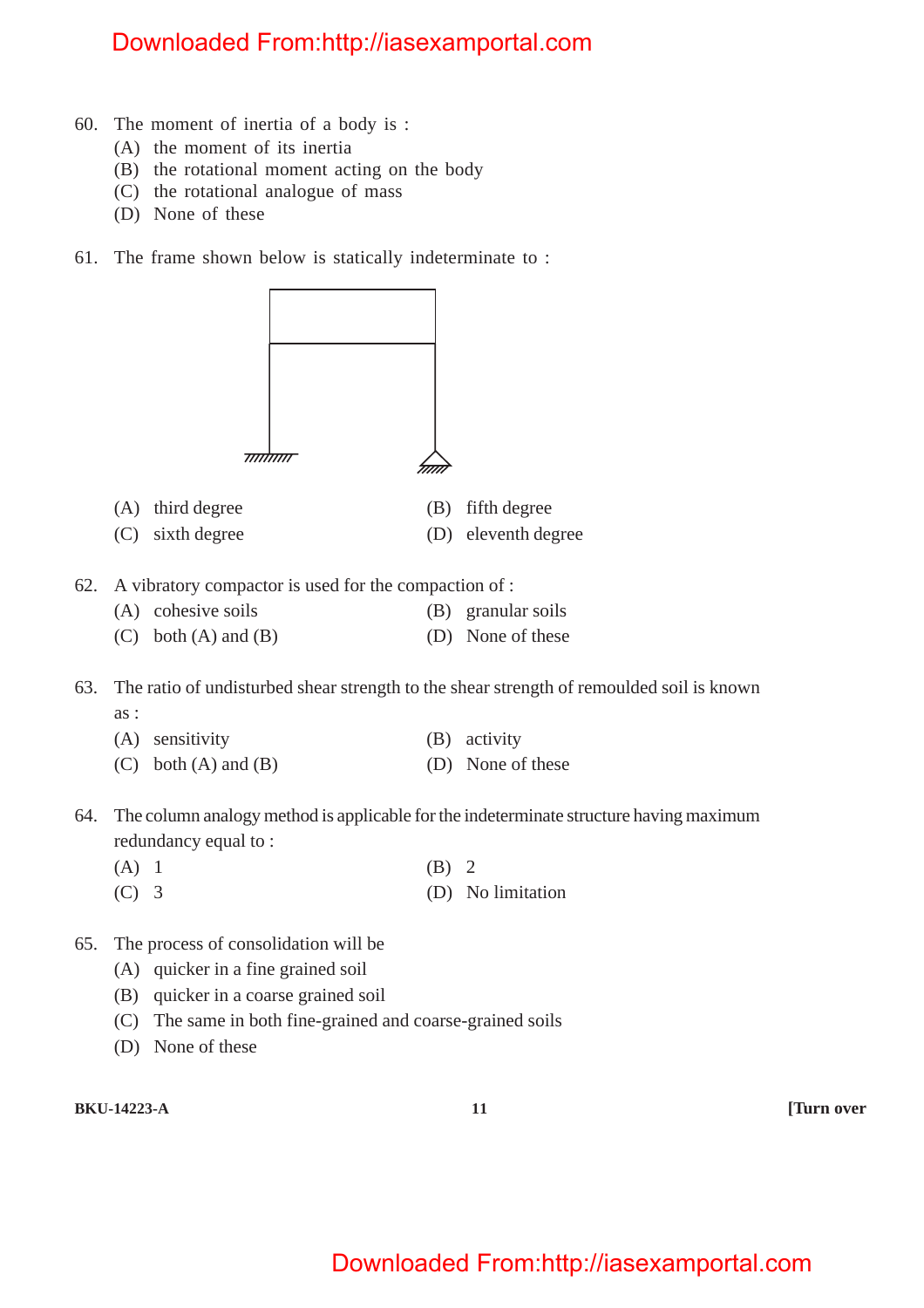- 66. For a beam carrying a uniformly distributed load, the strain energy will be maximum in case the beam is:
	-
	-
	- (A) Cantilever (B) Simply supported
	- (C) Propped cantilever (D) fixed at both ends
- 67. The shear equation for the portal frame as shown in fig. is :



- (B) commercial pipes
- (C) pipes coated with non-uniform sand
- (D) pipes coated with uniform sand
- 69. In a hydraulically most efficient Rectangular channel section the ratio of the bed width to depth is :
	- (A) 0·50 (B) 2·0
	- (C) 1·0 (D) 1·15
- 70. A laminar boundary layer has a velocity distribution given by  $u/U = v/\delta$ . The displacement thickness  $\delta^*$  for this boundary layer is :
	- (A)  $\delta$  (B)  $\delta/2$ (C)  $\delta/4$  (D)  $\delta/6$
	-

**BKU-14223-A 12**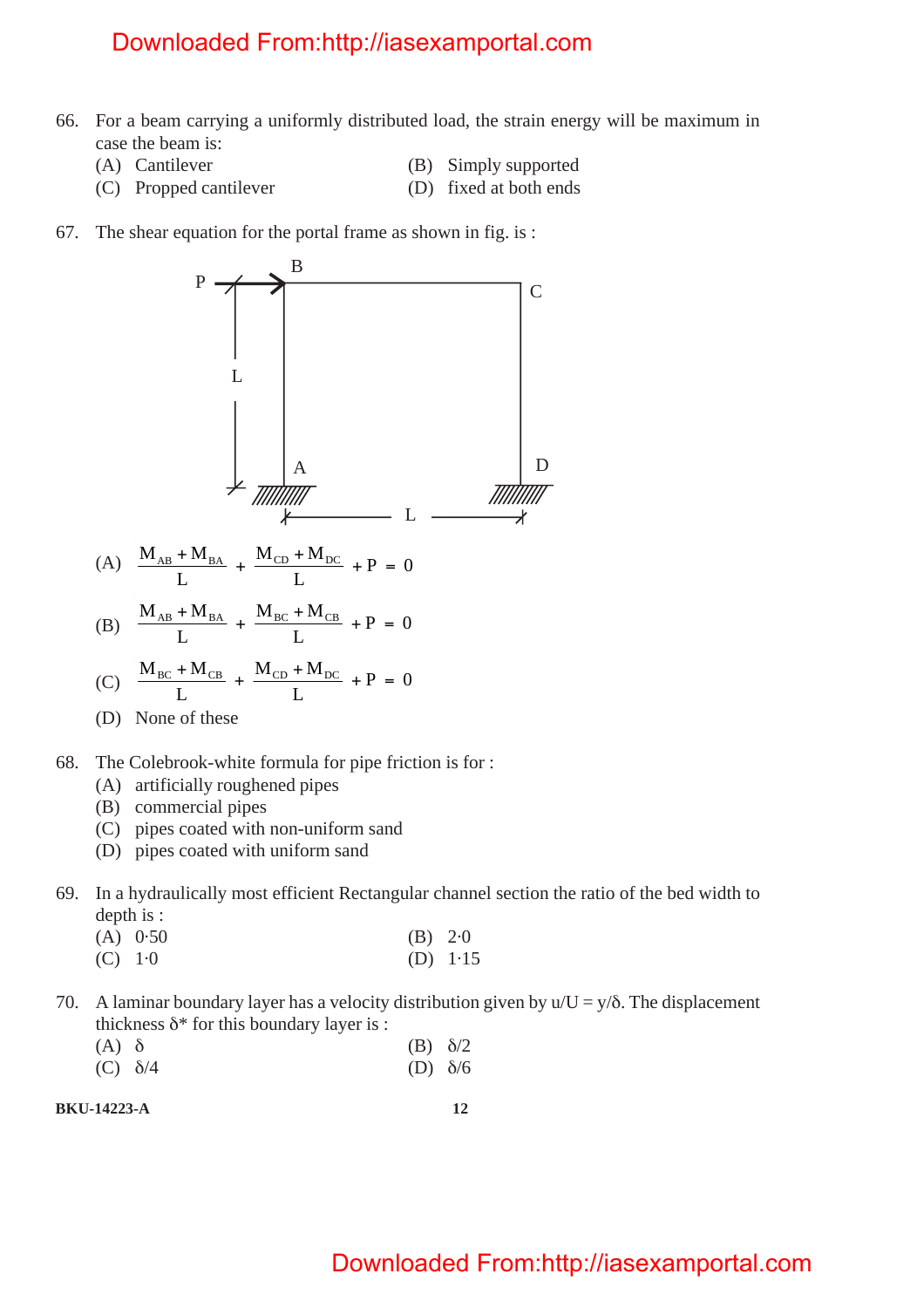| 71. | If the velocity u in a turbulent boundary layer varies as $y^{1/7}$ , the growth of the boundary<br>layer thickness $\delta$ /x varies as                           |     |                           |  |  |
|-----|---------------------------------------------------------------------------------------------------------------------------------------------------------------------|-----|---------------------------|--|--|
|     | (A) $Re_x^{-1/5}$                                                                                                                                                   |     | (B) $Re_x^{-1/2}$         |  |  |
|     | (C) $Re_x^{-4/5}$                                                                                                                                                   |     | (D) $Re_x^{-1}$           |  |  |
| 72. | In a turbulent flow through a pipe of radius " $r_0$ " the radial distance at which the local<br>velocity is equal to the mean velocity is                          |     |                           |  |  |
|     | $(A)$ $r = 0$                                                                                                                                                       |     | (B) $\cdot 223 \, r_0$    |  |  |
|     | (C) $.777 r_0$                                                                                                                                                      |     | (D) $\cdot 5 r_0$         |  |  |
| 73. | Pa-s is unit of :                                                                                                                                                   |     |                           |  |  |
|     | (A) Surface Tension                                                                                                                                                 |     | (B) Kinematic viscosity   |  |  |
|     | (C) Pressure                                                                                                                                                        |     | (D) Dynamic viscosity     |  |  |
| 74. | An iceberg has 12% of its volume projecting above the surface of the sea. If the density<br>of sea water is $1025 \text{ kg/m}^3$ , the density of the iceberg is : |     |                           |  |  |
|     | (A) $878 \text{ kg/m}^3$                                                                                                                                            |     | (B) $1000 \text{ kg/m}^3$ |  |  |
|     | (C) $1148 \text{ kg/m}^3$                                                                                                                                           |     | (D) 902 $kg/m^3$          |  |  |
| 75. | The Reynolds number for flow of an oil in a certain pipe is 640. The Darcy-Weisbach<br>friction factor f for this flow is:                                          |     |                           |  |  |
|     | (A) 0.02                                                                                                                                                            |     | (B) 0.01                  |  |  |
|     | (C) 0.1                                                                                                                                                             |     | $(D) \cdot 064$           |  |  |
| 76. | The permissible error in chaining for measurement with a chain on rough or hilly ground<br>is:                                                                      |     |                           |  |  |
|     | $(A)$ 1 in 100                                                                                                                                                      |     | (B) $1 \text{ in } 250$   |  |  |
|     | $(C)$ 1 in 500                                                                                                                                                      |     | (D) $1 \text{ in } 1000$  |  |  |
|     | 77. If the back bearing of a line is $N 30^\circ$ W, its fore bearing is:                                                                                           |     |                           |  |  |
|     | (A) $S30^\circ$ W                                                                                                                                                   |     | (B) $S30^\circ$ E         |  |  |
|     | $(C)$ N 30° E                                                                                                                                                       |     | (D) N $30^\circ$ W        |  |  |
| 78. | Correction due to refraction $(in m)$ is given by :                                                                                                                 |     |                           |  |  |
|     | (A) $0.0112 D^2$                                                                                                                                                    |     | (B) $0.0785 \text{ D}^2$  |  |  |
|     | $0.0673 D^2$<br>(C)                                                                                                                                                 |     | (D) $0.0012 \text{ D}^2$  |  |  |
|     | where D is the horizontal distance between the object and instrument in km.                                                                                         |     |                           |  |  |
| 79. | A subtense bar is used to measure :                                                                                                                                 |     |                           |  |  |
|     | (A) Horizontal Distance                                                                                                                                             | (B) | <b>Vertical Distance</b>  |  |  |
|     | <b>Horizontal Angle</b><br>(C)                                                                                                                                      | (D) | <b>Vertical Angle</b>     |  |  |
|     |                                                                                                                                                                     |     |                           |  |  |

**BKU-14223-A 13 [Turn over**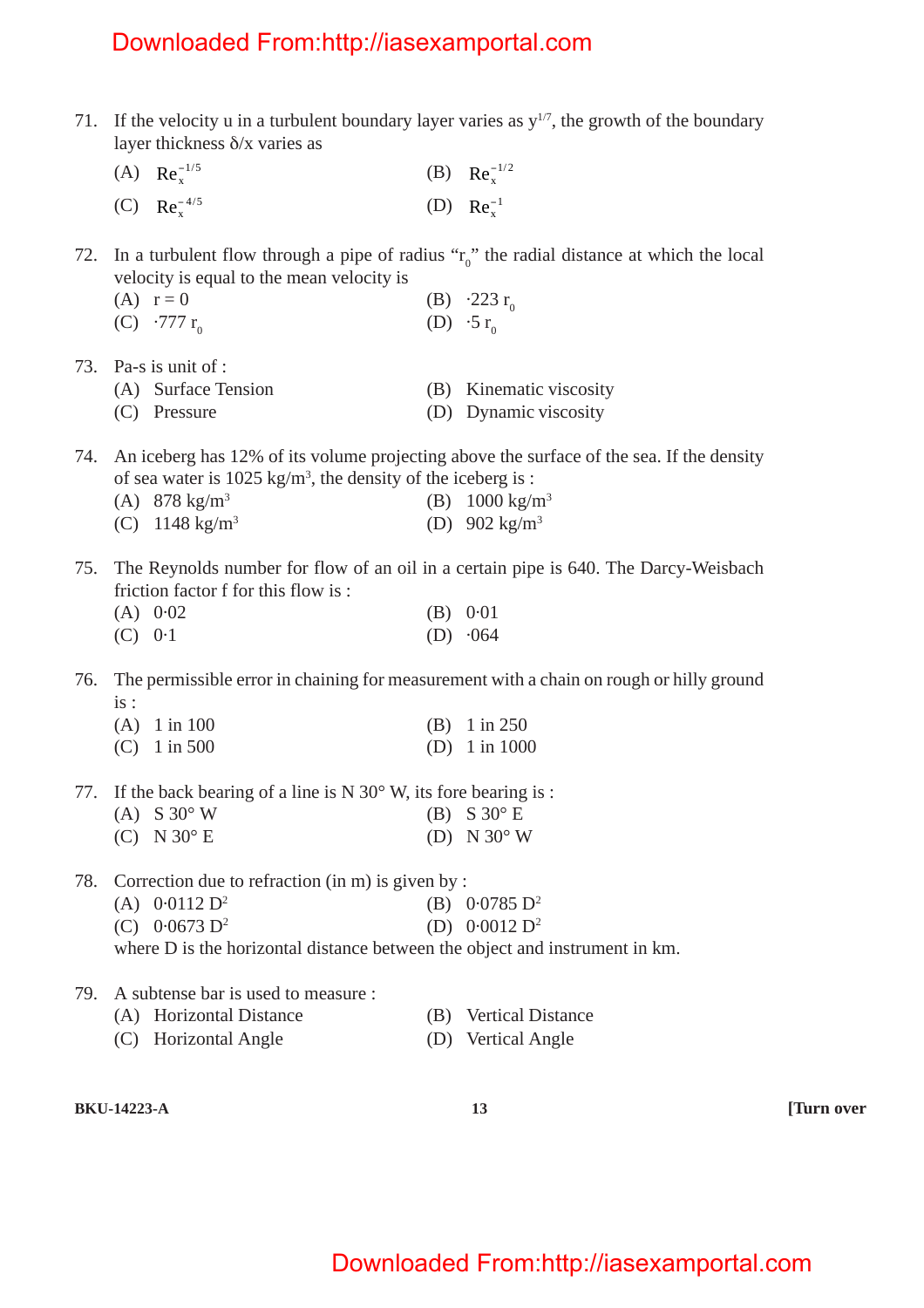- 80. The radius of simple circular curve is 30 m and the length of the specified chord is 30 m. The degree of the curve is :
	- (A) 57·29 (B) 3·70
	- (C) 55·60 (D) 37·03
- 81. If the resultant of two forces has the same magnitude as either of the force then the angle between the two forces is :
	- (A)  $30^{\circ}$  (B)  $45^{\circ}$
	- (C)  $60^{\circ}$  (D)  $120^{\circ}$
- 82. The centre of gravity of a hemisphere of radius r from its base measured along the vertical radius is :

| (A) $\frac{4r}{3}$ |              | (B) $\frac{3r}{2}$ |  |
|--------------------|--------------|--------------------|--|
| (C)                | $rac{3r}{8}$ | (D) $\frac{4r}{7}$ |  |

- 83. If the angular rotation  $\theta = 2t^3 3t^2$ , the angular acceleration at  $t = 1s$  is :
	- (A)  $1 \text{ rad } / \text{ s}^2$  (B)  $4 \text{ rad } / \text{ s}^2$
	- (C) 6 rad / s<sup>2</sup> (D) 12 rad / s<sup>2</sup>
- 84. For a given velocity of a projectile, the range is maximum when the angle of projection is :
	- $(A) 30^{\circ}$  (B) 90<sup>°</sup>
	- (C) 45º (D) 57º

85. The shape of a suspended cable for a uniformly distributed load over (if the sag to span ratio is small) it is :

- (A) circular (B) parabolic
- (C) catenary (D) cubic parabola
- 86. An internal hinge or roller support in a real beam becomes ......... in its conjugate beam.
	- (A) an internal hinge (B) a roller support
	- (C) free (D) a fixed support
- 87. What is the degree of static in determinacy of the frame shown in figure ?



**BKU-14223-A 14**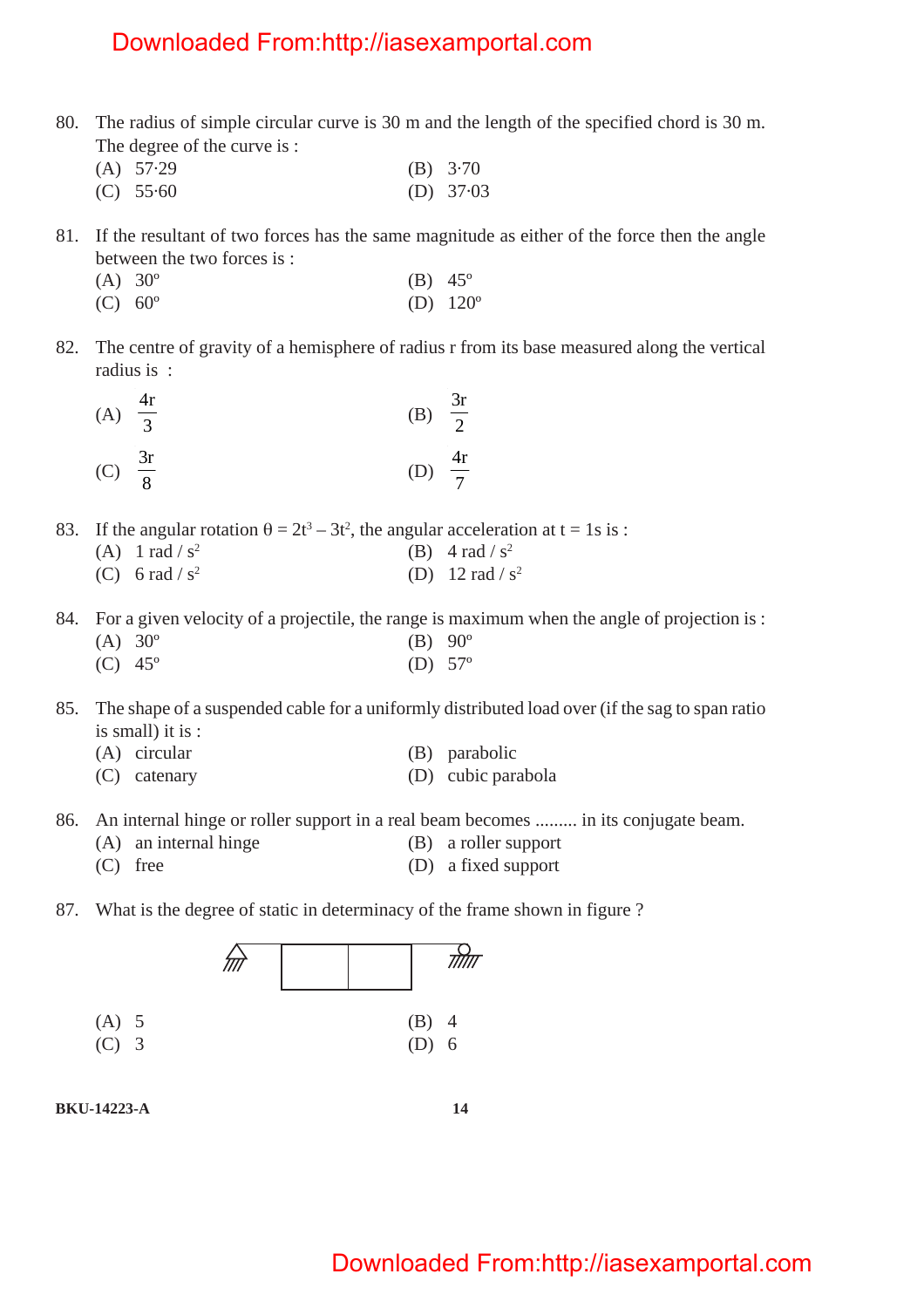- 88. When a uniformly distributed load shorter than span of a simply supported beam crosses it, then maximum bending moment at a section occurs when position of load is such that :
	- (A) section divides the load in the same ratio as it divides the span
	- (B) head or tail of the load is at the section
	- (C) section divides the load in two equal parts
	- (D) load is placed symmetrically on span
- 89. Force in member AB of a truss shown in figure is :



90. The variation of bending moment along the length of central column of the frame shown in figure is :



**BKU-14223-A 15 [Turn over**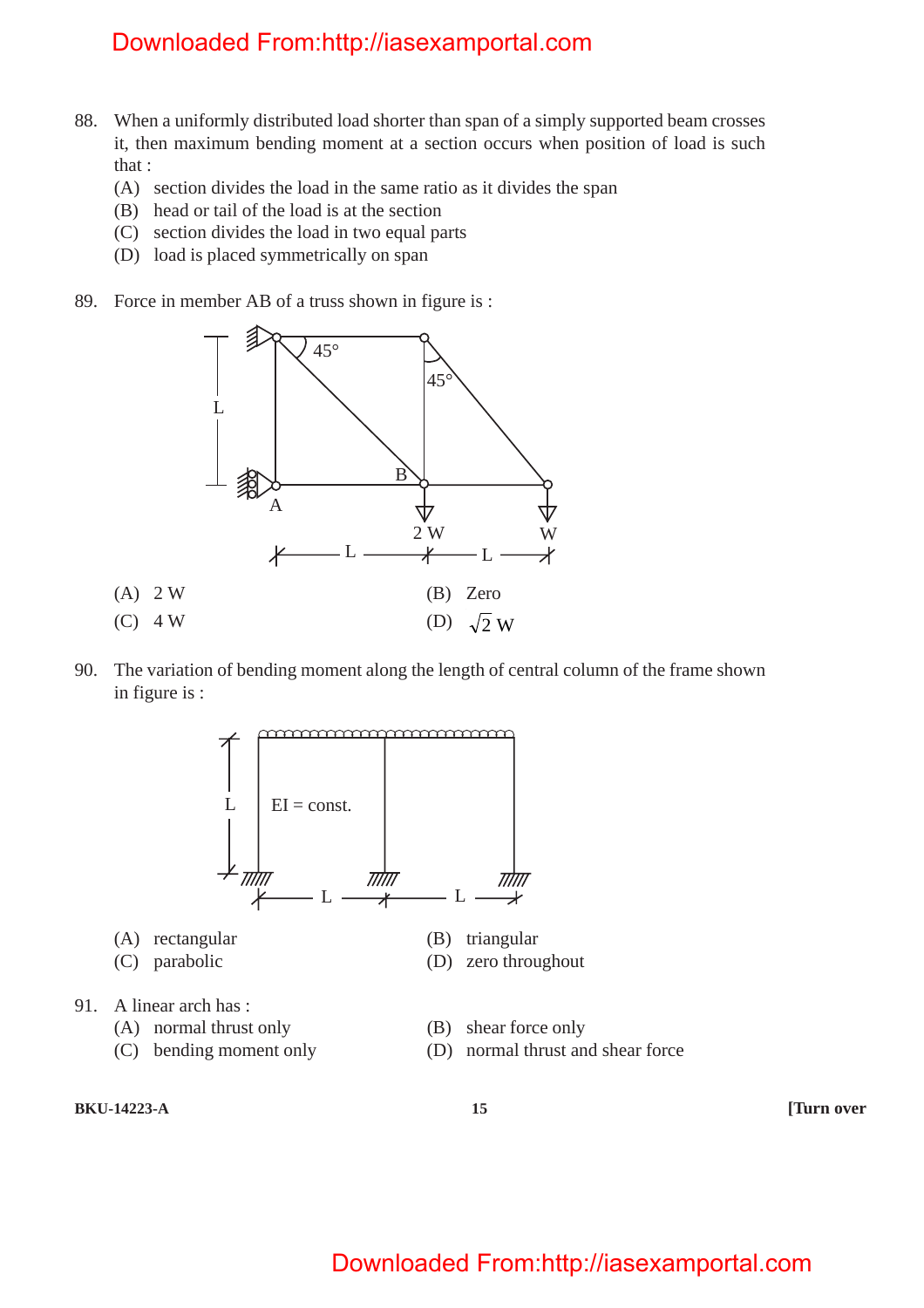92. The ratio of maximum shear stress to the average shear stress in a circular section is :

**BKU-14223-A 16** (A) 9/8 (B) 4/3 (C) 3/2 (D) 5/4 93. For a body subjected to hydrostatic state of stress, the shear stress on a plane inclined at an angle of 45º with the horizontal is : (A) maximum (B) zero (C) minimum (D) one third of hydrostatic pressure 94. If the deflection at the free end of a uniformly loaded cantilever beam of length 1 m is equal to 7·5 mm, then the slope at the free end is : (A) 0·01 rad (B) 0·015 rad (C) 0·02 rad (D) none of the above 95. In a solid rectangular shaft subjected to torsion, the maximum shear stress occurs at : (A) centre (B) corners (C) mid of smaller side (D) mid of longer side 96. Angle of dip at equator is : (A)  $0^{\circ}$  (B)  $90^{\circ}$ (C)  $45^{\circ}$  (D)  $30^{\circ}$ 97. A 10 cm theodolite means that : (A) The length of telescope is 10 cm (B) The height of telescope is 10 cm (C) The diameter of Graduated circle of its lower plate is 10 cm (D) The diameter of Graduated circle of its vertical circle is 10 cm 98. Spire test is used for adjustment of : (A) Line of sight (B) Horizontal Axis (C) Vertical Axis (D) Adjustment of Altitude bubble 99. The combined curvature and refraction correction for 1 km distance is : (A) 0·0112 m (B) 0·0673 m (C) 1·120 m (D) 6·73 m 100. In a closed traverse of n sides, the theoretical sum of included angles should be : (A)  $(2n-4) \times 90$  (B)  $(2n+4) \times 90$ (C)  $(2n + 3) \times 90$  (D) 360<sup>o</sup>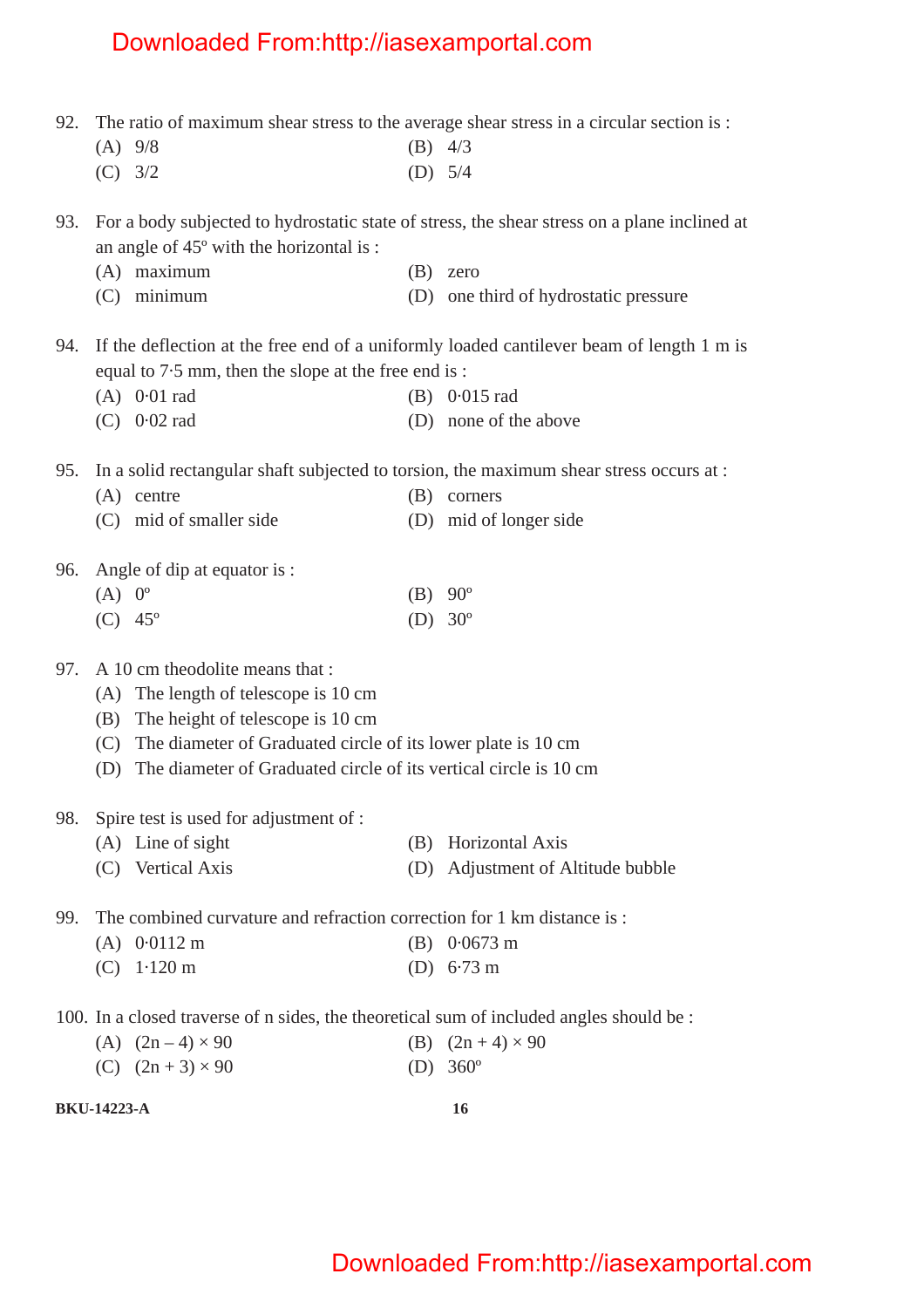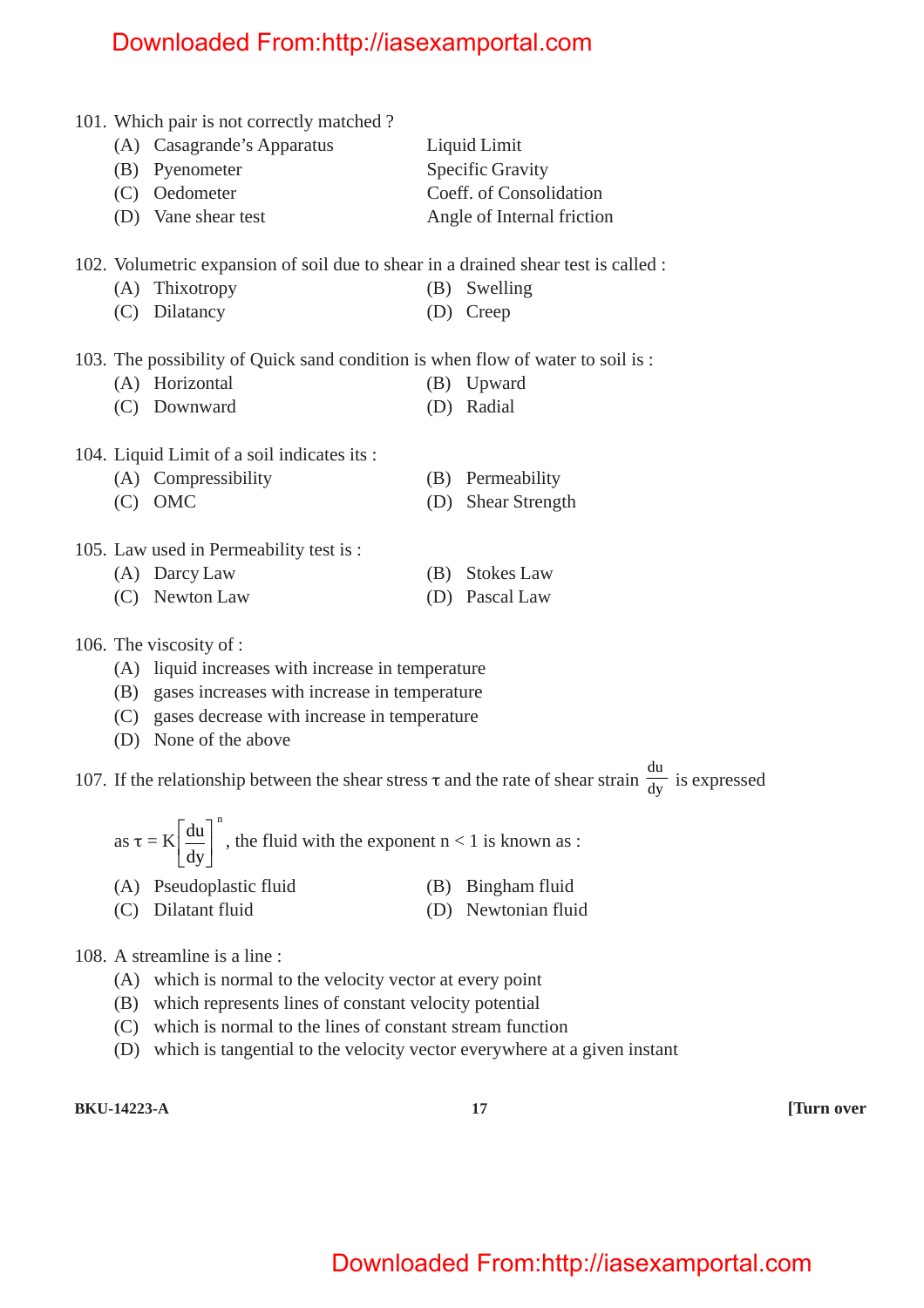- 109. If  $\psi = 2xy$ , the magnitude of the velocity vector at  $(2, -2)$  is :
	- (A)  $\sqrt{2}$  (B) 4
	- (C)  $-8$  (D)  $\sqrt{2}$

where  $\psi$  is stream function.

110. Bernoulli equation is applicable between two points :

- (A) In any rotational flow of an incompressible fluid
- (B) In any type of irrotational flow of a fluid
- (C) In steady rotational flow of an incompressible fluid
- (D) In steady, irrotational flow of an incompressible fluid
- 111. Which of the following is not a dimensionless number ?
	- (A) Darcy-Weisback friction factor "f "
	- (B) Coefficient of drag " $C_n$ "
	- (C) Manning's coefficient "n"
	- (D) Coefficient of velocity " $C_v$ "

112. In a  $1/60$  model of a spillway the discharge was measured as  $0.150$  m<sup>3</sup>/s. The corresponding prototype discharge in  $m^3/s$  is :

- (A) 4183 (B) 2789
- (C) 32400 (D) 5400

113. The momentum correction factor β for laminar flow through a circular pipe is :

- (A) 1·5 (B) 2·0
- (C) 1·67 (D) 1·33
- 114. In laminar flow between two fixed parallel plates the shear stress is :
	- (A) Constant across the passage
	- (B) Maximum at centre and zero at the boundary
	- (C) Zero all through the passage
	- (D) Maximum at the boundary and zero at the centre
- 115. In a hydrodynamically smooth surface the roughness magnitude K and laminar sublayer layer thickness δ' are related as :
	- (A)  $K/\delta' > 1.0$  (B)  $K/\delta' < 0.25$
	- (C)  $K/\delta' \ge 6.0$  (D)  $K/\delta' = 1/30$

**BKU-14223-A 18**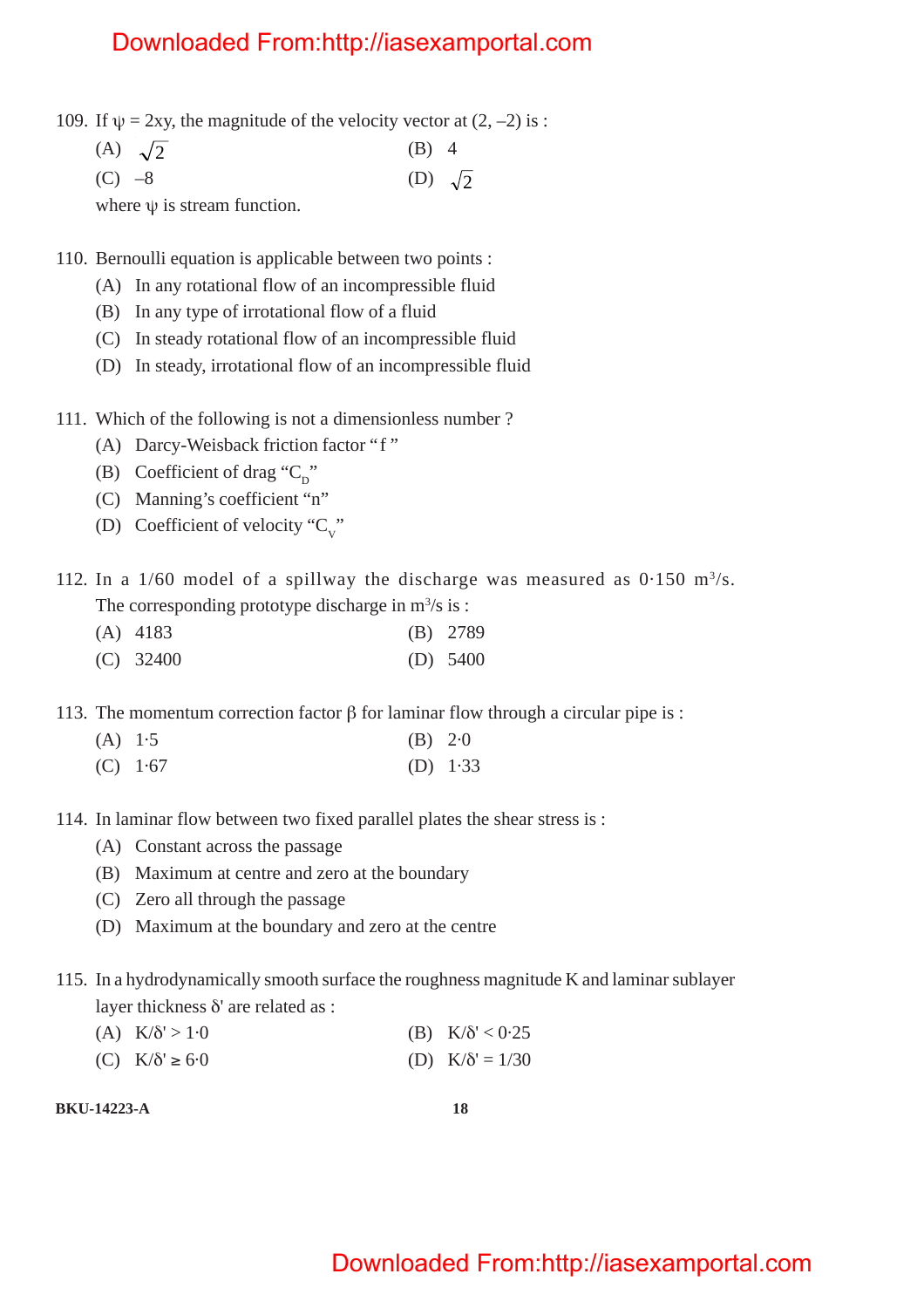- 116. In a turbulent flow through a pipe the mean velocity is 3·61 m/s and the friction factor  $f = 0.02$ . The shear velocity of the flow in m/s:
	- (A) 3·610 (B) 0·180
	- (C) 2·725 (D) 0·482
- 117. In the Moody diagram the values of f for turbulent flow are based on :
	- (A) Nikuradse's uniform sand grain data
	- (B) Data on non-uniform sand grains coated to pipe
	- (C) Colebrook-white data on commercial pipes
	- (D) Hazen-William pipe flow formula
- 118. In a sudden explain, loss of head is given by the :
	- (A)  $(V_1^2 V_2^2)$  $( B) \quad 0.5(V_1 - V_2)^2 / 2g$ (C)  $(V_1 - V_2)^2$  $/2g$  (D) 0.5 V<sub>2</sub> $/2g$
- 119. A rectangular channel of 4 m width conveys water at 8  $m<sup>3</sup>/s$  under critical condition. The specific energy for this flow is :
	- (A) 0·742 m (B) 1·488 m (C) 0·370 m (D) 1·112 m
- 120. A triangular channel with side slopes of  $1.5$  H : IV carries a discharge of  $2m<sup>3</sup>/s$ . The critical depth for this flow is :
	- (A) 1·129 m (B) 0·816 m (C) 0·742 m (D) 0·711 m

**BKU-14223-A 19**